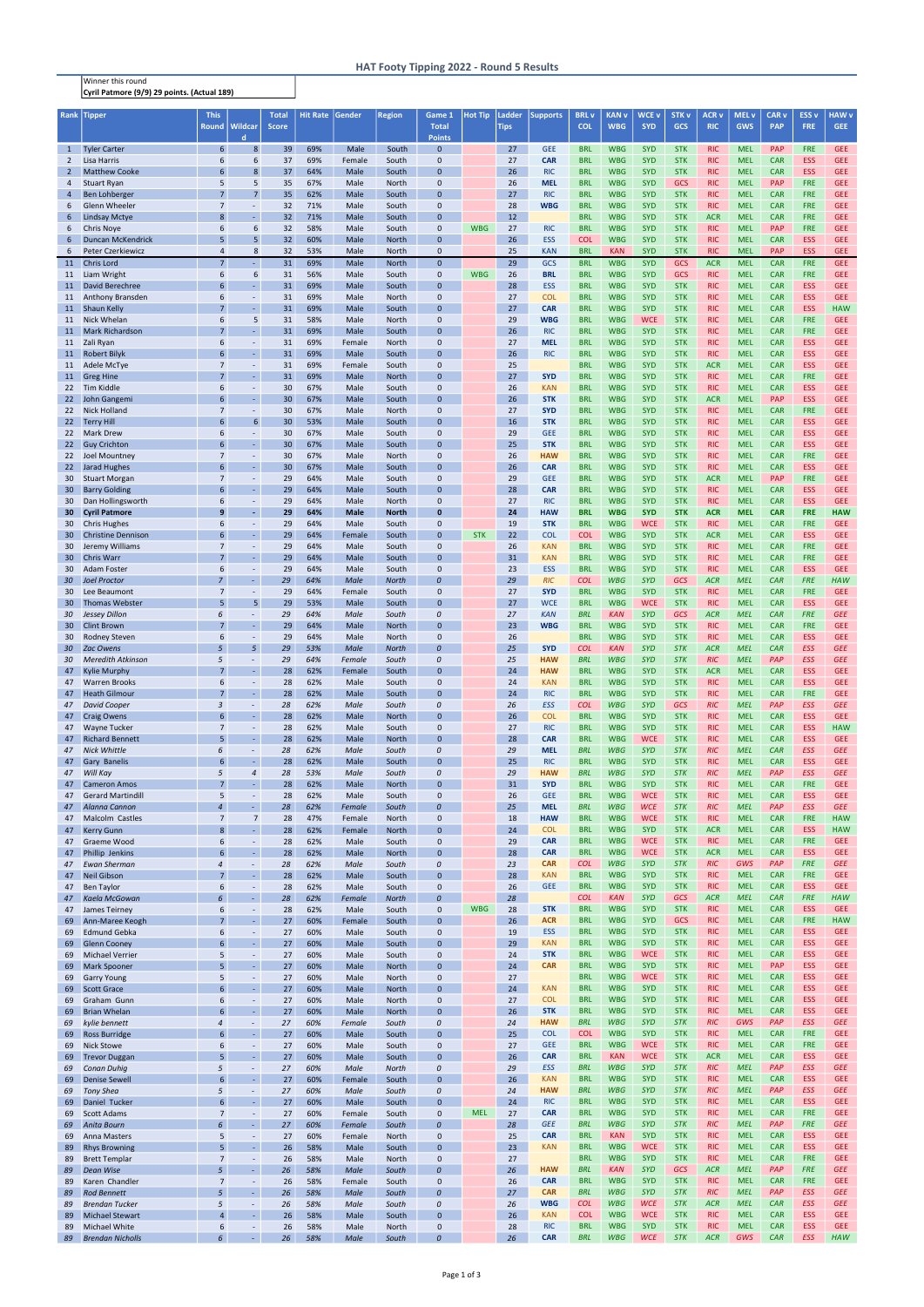Winner this round Cyril Patmore (9/9) 29 points. (Actual 189)

## HAT Footy Tipping 2022 - Round 5 Results

| Rank | <b>Tipper</b>            | <b>This</b>      |                          | <b>Total</b> | Hit Rate Gender |        | <b>Region</b> | Game 1           | <b>Hot Tip</b> | Ladder      | <b>Supports</b> | <b>BRL</b> v | <b>KAN v</b> | <b>WCE v</b> | <b>STK v</b> | <b>ACR v</b> | <b>MEL v</b> | <b>CAR v</b> | <b>ESS v</b> | <b>HAW v</b> |
|------|--------------------------|------------------|--------------------------|--------------|-----------------|--------|---------------|------------------|----------------|-------------|-----------------|--------------|--------------|--------------|--------------|--------------|--------------|--------------|--------------|--------------|
|      |                          | <b>Round</b>     | <b>Wildcar</b>           | <b>Score</b> |                 |        |               | <b>Total</b>     |                | <b>Tips</b> |                 | <b>COL</b>   | <b>WBG</b>   | <b>SYD</b>   | GCS          | <b>RIC</b>   | <b>GWS</b>   | <b>PAP</b>   | <b>FRE</b>   | <b>GEE</b>   |
|      |                          |                  | d.                       |              |                 |        |               | <b>Points</b>    |                |             |                 |              |              |              |              |              |              |              |              |              |
| 89   | Lisa Hoffman             | 5                | $\sim$                   | 26           | 58%             | Female | South         | $\mathbf 0$      |                | 24          | <b>MEL</b>      | <b>COL</b>   | <b>WBG</b>   | <b>WCE</b>   | <b>STK</b>   | <b>RIC</b>   | <b>MEL</b>   | <b>CAR</b>   | <b>FRE</b>   | <b>GEE</b>   |
| 89   | barbara stewart          | 6                | $\omega$                 | 26           | 58%             | Female | South         | $\Omega$         |                | 25          | <b>KAN</b>      | <b>BRL</b>   | <b>WBG</b>   | <b>WCE</b>   | <b>STK</b>   | <b>ACR</b>   | <b>MEL</b>   | <b>CAR</b>   | <b>ESS</b>   | <b>GEE</b>   |
| 89   | Roslyn McKendrick        | $\overline{7}$   | $\overline{\phantom{a}}$ | 26           | 58%             | Female | North         | $\mathbf{0}$     |                | 25          | <b>GEE</b>      | <b>BRL</b>   | <b>WBG</b>   | <b>SYD</b>   | <b>STK</b>   | <b>RIC</b>   | <b>MEL</b>   | <b>CAR</b>   | <b>FRE</b>   | <b>GEE</b>   |
| 89   | Robyn Wilkes             | 6                |                          | 26           | 58%             | Male   | South         | $\Omega$         |                | 26          | <b>MEL</b>      | <b>BRL</b>   | <b>WBG</b>   | <b>SYD</b>   | <b>STK</b>   | <b>RIC</b>   | <b>MEL</b>   | PAP          | <b>FRE</b>   | <b>GEE</b>   |
| 89   | Craig McKinlay           | 5                | $\sim$                   | 26           | 58%             | Male   | South         | $\mathbf 0$      |                | 23          | <b>COL</b>      | <b>COL</b>   | <b>WBG</b>   | <b>SYD</b>   | <b>STK</b>   | <b>RIC</b>   | <b>MEL</b>   | <b>CAR</b>   | <b>ESS</b>   | <b>GEE</b>   |
| 89   | <b>Billy Godwin</b>      | $\overline{7}$   |                          | 26           | 58%             | Male   | South         | $\Omega$         |                | 27          | <b>WBG</b>      | <b>BRL</b>   | <b>WBG</b>   | <b>SYD</b>   | <b>STK</b>   | <b>RIC</b>   | <b>MEL</b>   | <b>CAR</b>   | <b>FRE</b>   | <b>GEE</b>   |
| 89   | <b>Greg Williams</b>     | 6                |                          | 26           | 58%             | Male   | North         | $\mathbf{0}$     |                | 23          | <b>GEE</b>      | <b>BRL</b>   | <b>WBG</b>   | <b>SYD</b>   | <b>STK</b>   | <b>RIC</b>   | <b>MEL</b>   | <b>CAR</b>   | <b>ESS</b>   | <b>GEE</b>   |
| 89   | <b>Callum Rawson</b>     | 5                | ÷.                       | 26           | 58%             | Male   | South         | $\Omega$         |                | 26          |                 | <b>BRL</b>   | <b>WBG</b>   | <b>SYD</b>   | <b>STK</b>   | <b>RIC</b>   | <b>MEL</b>   | PAP          | <b>ESS</b>   | <b>GEE</b>   |
| 89   | <b>Shannon Hill</b>      | $\overline{7}$   | $\overline{\phantom{a}}$ | 26           | 58%             | Female | South         | $\mathbf{0}$     |                | 22          | <b>HAW</b>      | <b>BRL</b>   | <b>WBG</b>   | <b>SYD</b>   | <b>STK</b>   | <b>RIC</b>   | <b>MEL</b>   | <b>CAR</b>   | <b>FRE</b>   | <b>GEE</b>   |
| 89   | <b>Matthew Taylor</b>    | 6                | $\omega$                 | 26           | 58%             | Male   | South         | $\Omega$         |                | 21          | <b>GEE</b>      | <b>BRL</b>   | <b>WBG</b>   | <b>SYD</b>   | <b>STK</b>   | <b>RIC</b>   | <b>MEL</b>   | <b>CAR</b>   | <b>ESS</b>   | <b>GEE</b>   |
| 89   | <b>Michael Seddon</b>    | 6                | $\sim$                   | 26           | 58%             | Male   | South         | 0                |                | 25          | <b>MEL</b>      | <b>BRL</b>   | <b>WBG</b>   | <b>SYD</b>   | <b>STK</b>   | <b>RIC</b>   | <b>MEL</b>   | <b>CAR</b>   | <b>ESS</b>   | <b>GEE</b>   |
| 89   | <b>Nick Murnane</b>      | 6                | $\omega$                 | 26           | 58%             | Male   | South         | $\Omega$         |                | 25          | <b>RIC</b>      | <b>BRL</b>   | <b>WBG</b>   | <b>SYD</b>   | <b>STK</b>   | <b>RIC</b>   | <b>MEL</b>   | <b>CAR</b>   | <b>ESS</b>   | <b>GEE</b>   |
| 89   | <b>Steven Maloney</b>    | 6                | $\omega$                 | 26           | 58%             | Male   | North         | $\Omega$         |                | 27          | <b>KAN</b>      | <b>BRL</b>   | <b>WBG</b>   | <b>SYD</b>   | <b>STK</b>   | <b>RIC</b>   | <b>MEL</b>   | <b>CAR</b>   | <b>ESS</b>   | <b>GEE</b>   |
| 89   | <b>Glenn Eberle</b>      | 6                | $\omega$                 | 26           | 58%             | Male   | South         | $\Omega$         |                | 27          | <b>HAW</b>      | <b>BRL</b>   | <b>WBG</b>   | <b>SYD</b>   | <b>STK</b>   | <b>RIC</b>   | <b>MEL</b>   | <b>CAR</b>   | <b>ESS</b>   | <b>GEE</b>   |
| 89   | <b>Robbie Marino</b>     | $\overline{7}$   | $\blacksquare$           | 26           | 58%             | Male   | South         | $\mathbf{0}$     |                | 31          | <b>CAR</b>      | <b>BRL</b>   | <b>WBG</b>   | <b>SYD</b>   | <b>STK</b>   | <b>RIC</b>   | <b>MEL</b>   | <b>CAR</b>   | <b>FRE</b>   | <b>GEE</b>   |
| 89   | <b>Karen Jenkins</b>     | 6                | $\omega$                 | 26           | 58%             | Female | North         | $\Omega$         |                | 25          | <b>ESS</b>      | <b>BRL</b>   | <b>WBG</b>   | <b>SYD</b>   | <b>STK</b>   | <b>RIC</b>   | <b>MEL</b>   | <b>CAR</b>   | <b>ESS</b>   | <b>GEE</b>   |
| 89   | <b>Andrew Beven</b>      | $\overline{7}$   | $\sim$                   | 26           | 58%             | Male   | South         | $\mathbf 0$      |                | 26          | <b>CAR</b>      | <b>BRL</b>   | <b>KAN</b>   | <b>SYD</b>   | <b>STK</b>   | <b>ACR</b>   | <b>MEL</b>   | <b>CAR</b>   | <b>FRE</b>   | <b>GEE</b>   |
| 89   | Vonda Gunn               | $\overline{7}$   | $\sim$                   | 26           | 58%             | Female | North         | $\Omega$         |                | 24          | <b>KAN</b>      | <b>BRL</b>   | <b>WBG</b>   | <b>SYD</b>   | <b>STK</b>   | <b>RIC</b>   | <b>MEL</b>   | <b>CAR</b>   | <b>FRE</b>   | <b>GEE</b>   |
| 89   | <b>Elaine Potter</b>     | 5                | $\overline{\phantom{a}}$ | 26           | 58%             | Female | South         | 0                |                | 26          | <b>KAN</b>      | <b>BRL</b>   | <b>WBG</b>   | <b>SYD</b>   | <b>STK</b>   | <b>RIC</b>   | <b>MEL</b>   | PAP          | <b>ESS</b>   | <b>GEE</b>   |
| 117  | <b>Ben Sertori</b>       | 6                | $\sim$                   | 25           | 56%             | Male   | <b>North</b>  | $\mathcal{O}$    |                | 25          | PAP             | <b>BRL</b>   | <b>KAN</b>   | <b>WCE</b>   | <b>STK</b>   | <b>RIC</b>   | <b>MEL</b>   | <b>CAR</b>   | <b>FRE</b>   | <b>HAW</b>   |
|      | 117 Rocky Findlater      | 6                | $\sim$                   | 25           | 56%             | Male   | North         | $\mathbf{0}$     |                | 24          | <b>GEE</b>      | <b>BRL</b>   | <b>WBG</b>   | <b>SYD</b>   | <b>STK</b>   | <b>RIC</b>   | <b>MEL</b>   | <b>CAR</b>   | <b>ESS</b>   | <b>GEE</b>   |
| 117  | <b>Lindsay Garwood</b>   | 5                |                          | 25           | 56%             | Male   | <b>North</b>  | $\theta$         |                | 24          | <b>STK</b>      | <b>BRL</b>   | <b>WBG</b>   | <b>SYD</b>   | <b>STK</b>   | <b>RIC</b>   | <b>MEL</b>   | PAP          | <b>ESS</b>   | <b>GEE</b>   |
|      | 117 Sam Cook             | 8                | $\overline{\phantom{a}}$ | 25           | 56%             | Male   | <b>North</b>  | 0                |                | 25          | <b>SYD</b>      | <b>BRL</b>   | <b>WBG</b>   | <b>WCE</b>   | <b>STK</b>   | <b>ACR</b>   | <b>MEL</b>   | <b>CAR</b>   | <b>FRE</b>   | <b>HAW</b>   |
| 117  | <b>Tony Young</b>        |                  |                          | 25           | 56%             | Male   | North         | $\Omega$         |                | 17          | <b>COL</b>      | <b>BRL</b>   | <b>WBG</b>   | <b>SYD</b>   | <b>STK</b>   | <b>RIC</b>   | <b>MEL</b>   | PAP          | <b>ESS</b>   | <b>GEE</b>   |
|      | 117 Jake Richardson      | 6                |                          | 25           | 56%             | Male   | South         | $\mathbf 0$      |                | 28          | <b>GEE</b>      | <b>BRL</b>   | <b>WBG</b>   | <b>SYD</b>   | <b>STK</b>   | <b>RIC</b>   | <b>MEL</b>   | <b>PAP</b>   | <b>FRE</b>   | <b>GEE</b>   |
| 117  | Loretta Lohberger        | 8                | $\sim$                   | 25           | 56%             | Female | South         | $\Omega$         |                | 24          | <b>HAW</b>      | <b>BRL</b>   | <b>WBG</b>   | <b>SYD</b>   | <b>STK</b>   | <b>RIC</b>   | <b>MEL</b>   | <b>CAR</b>   | <b>FRE</b>   | <b>HAW</b>   |
| 117  | <b>Eric Hermanis</b>     | 6                | $\sim$                   | 25           | 56%             | Male   | South         | $\mathbf{0}$     |                | 26          | <b>STK</b>      | <b>BRL</b>   | <b>WBG</b>   | <b>SYD</b>   | <b>STK</b>   | <b>RIC</b>   | <b>MEL</b>   | <b>CAR</b>   | <b>ESS</b>   | <b>GEE</b>   |
|      | 117 Craig Williams       | 5                | $\omega$                 | 25           | 56%             | Male   | South         | $\Omega$         |                | 25          | <b>COL</b>      | <b>COL</b>   | <b>WBG</b>   | <b>WCE</b>   | <b>STK</b>   | <b>RIC</b>   | <b>MEL</b>   | <b>CAR</b>   | <b>FRE</b>   | <b>GEE</b>   |
|      | 117 Mike Hunnibell       | 3                |                          | 25           | 56%             | Male   | South         | $\mathbf{0}$     |                | 27          | <b>COL</b>      | <b>COL</b>   | <b>WBG</b>   | <b>WCE</b>   | <b>STK</b>   | <b>RIC</b>   | <b>MEL</b>   | PAP          | <b>ESS</b>   | <b>GEE</b>   |
|      | 117 Matthew Owens        | 4                |                          | 25           | 56%             | Male   | <b>North</b>  | $\theta$         |                | 22          | <b>HAW</b>      | <b>COL</b>   | <b>KAN</b>   | <b>SYD</b>   | GCS          | <b>ACR</b>   | <b>MEL</b>   | <b>CAR</b>   | <b>ESS</b>   | <b>GEE</b>   |
| 117  | Lola Cowle               | 4                |                          | 25           | 56%             | Female | South         | $\mathbf 0$      | <b>WBG</b>     | 25          | <b>ESS</b>      | <b>BRL</b>   | <b>WBG</b>   | <b>WCE</b>   | <b>STK</b>   | <b>RIC</b>   | <b>MEL</b>   | PAP          | <b>ESS</b>   | <b>GEE</b>   |
|      | 117 Liam Janssen         | 6                |                          | 25           | 56%             | Male   | <b>North</b>  | $\theta$         |                | 26          | <b>WCE</b>      | <b>BRL</b>   | <b>WBG</b>   | <b>WCE</b>   | <b>STK</b>   | <b>RIC</b>   | <b>MEL</b>   | PAP          | <b>FRE</b>   | <b>HAW</b>   |
|      | 117 Callum Kelly         | $\overline{7}$   | $\sim$                   | 25           | 56%             | Male   | South         | $\mathbf 0$      |                | 27          | <b>CAR</b>      | <b>BRL</b>   | <b>KAN</b>   | <b>SYD</b>   | <b>STK</b>   | <b>ACR</b>   | <b>MEL</b>   | <b>CAR</b>   | <b>ESS</b>   | <b>HAW</b>   |
|      | 131 Nicole Lansky        | 8                | $\omega$                 | 24           | 53%             | Female | South         | $\Omega$         |                | 18          | <b>MEL</b>      | <b>BRL</b>   | <b>WBG</b>   | <b>SYD</b>   | <b>STK</b>   | <b>ACR</b>   | <b>MEL</b>   | <b>CAR</b>   | <b>FRE</b>   | <b>GEE</b>   |
|      | 131 Alex Izbicki         | 6                | $\sim$                   | 24           | 53%             | Male   | North         | $\mathbf 0$      |                | 26          | <b>RIC</b>      | <b>BRL</b>   | <b>WBG</b>   | <b>SYD</b>   | <b>STK</b>   | <b>RIC</b>   | <b>MEL</b>   | <b>CAR</b>   | <b>ESS</b>   | <b>GEE</b>   |
|      | 131 Brian Fleming        | $\overline{7}$   | $\omega$                 | 24           | 53%             | Male   | South         | $\Omega$         |                | 23          |                 | <b>BRL</b>   | <b>WBG</b>   | <b>SYD</b>   | <b>STK</b>   | <b>RIC</b>   | <b>MEL</b>   | <b>CAR</b>   | <b>FRE</b>   | <b>GEE</b>   |
|      | 131 Shaun Heather        | $\overline{7}$   | $\overline{\phantom{a}}$ | 24           | 53%             | Male   | North         | $\Omega$         |                | 22          | <b>HAW</b>      | <b>BRL</b>   | <b>WBG</b>   | <b>SYD</b>   | <b>STK</b>   | <b>RIC</b>   | <b>MEL</b>   | <b>CAR</b>   | <b>ESS</b>   | <b>HAW</b>   |
|      | 131 Cheryl Whelan        | 6                | $\omega$                 | 24           | 53%             | Female | <b>North</b>  | $\Omega$         |                | 29          | <b>RIC</b>      | <b>BRL</b>   | <b>WBG</b>   | <b>SYD</b>   | <b>GCS</b>   | <b>RIC</b>   | <b>MEL</b>   | <b>CAR</b>   | <b>FRE</b>   | <b>GEE</b>   |
|      | 131 Joel Isbister        | 5                |                          | 24           | 53%             | Male   | South         | $\Omega$         |                | 26          | <b>SYD</b>      | <b>BRL</b>   | <b>WBG</b>   | <b>SYD</b>   | <b>STK</b>   | <b>RIC</b>   | <b>MEL</b>   | <b>PAP</b>   | <b>ESS</b>   | <b>GEE</b>   |
|      | 131 Felicity Walsh       | $\overline{4}$   |                          | 24           | 53%             | Female | North         | $\Omega$         |                | 26          | <b>HAW</b>      | <b>COL</b>   | <b>WBG</b>   | <b>WCE</b>   | GCS          | <b>RIC</b>   | <b>MEL</b>   | <b>PAP</b>   | <b>FRE</b>   | <b>HAW</b>   |
|      | 131 David Berry          | $\boldsymbol{6}$ |                          | 24           | 53%             | Male   | South         | $\Omega$         |                | 25          | <b>BRL</b>      | <b>BRL</b>   | <b>WBG</b>   | <b>SYD</b>   | <b>STK</b>   | <b>RIC</b>   | <b>MEL</b>   | <b>CAR</b>   | <b>ESS</b>   | <b>GEE</b>   |
| 131  | Dennis Whelan            | 5                | $\sim$                   | 24           | 53%             | Male   | North         | $\Omega$         |                | 26          | <b>HAW</b>      | <b>BRL</b>   | <b>WBG</b>   | <b>WCE</b>   | <b>STK</b>   | <b>RIC</b>   | <b>MEL</b>   | <b>CAR</b>   | <b>ESS</b>   | <b>GEE</b>   |
|      | 131 Kristen Bartley      | 5                | $\overline{\phantom{a}}$ | 24           | 53%             | Female | <b>North</b>  | 0                |                | 26          | <b>COL</b>      | <b>BRL</b>   | <b>WBG</b>   | <b>SYD</b>   | <b>STK</b>   | <b>RIC</b>   | <b>MEL</b>   | PAP          | <b>ESS</b>   | <b>GEE</b>   |
|      | 131 Henry Robertson      | $\overline{4}$   | $\omega$                 | 24           | 53%             | Male   | North         | $\mathbf{0}$     |                | 16          | <b>COL</b>      | <b>COL</b>   | <b>WBG</b>   | <b>WCE</b>   | GCS          | <b>RIC</b>   | <b>MEL</b>   | <b>CAR</b>   | <b>ESS</b>   | <b>HAW</b>   |
|      | 131 Lisa Snyman          | $\overline{4}$   | $\overline{\phantom{a}}$ | 24           | 53%             | Female | South         | 0                |                | 25          | <b>GEE</b>      | <b>BRL</b>   | <b>WBG</b>   | <b>WCE</b>   | <b>STK</b>   | <b>RIC</b>   | GWS          | PAP          | <b>FRE</b>   | <b>GEE</b>   |
|      | 131 Jon Fulton           | 5                | $\omega$                 | 24           | 53%             | Male   | South         | $\Omega$         |                | 21          | <b>COL</b>      | <b>COL</b>   | <b>WBG</b>   | <b>WCE</b>   | <b>STK</b>   | <b>RIC</b>   | <b>MEL</b>   | <b>CAR</b>   | <b>ESS</b>   | <b>HAW</b>   |
|      | 131 Kevin Bresnehan      | 5                | $\omega$                 | 24           | 53%             | Male   | South         | $\mathbf 0$      |                | 29          | <b>RIC</b>      | <b>BRL</b>   | <b>WBG</b>   | <b>WCE</b>   | <b>STK</b>   | <b>RIC</b>   | <b>MEL</b>   | PAP          | <b>FRE</b>   | <b>GEE</b>   |
|      | 131 john canavan         | 6                | $\omega$                 | 24           | 53%             | Male   | South         | $\Omega$         |                | 27          | <b>WCE</b>      | <b>BRL</b>   | <b>WBG</b>   | <b>WCE</b>   | <b>STK</b>   | <b>RIC</b>   | <b>MEL</b>   | <b>CAR</b>   | <b>FRE</b>   | <b>GEE</b>   |
|      | 131 Annette Smith        | 8                | $\blacksquare$           | 24           | 53%             | Female | South         | $\mathbf 0$      |                | 24          | <b>GEE</b>      | <b>BRL</b>   | <b>WBG</b>   | <b>SYD</b>   | <b>STK</b>   | <b>ACR</b>   | <b>MEL</b>   | <b>CAR</b>   | <b>FRE</b>   | <b>GEE</b>   |
|      | 131 Simon Burgess        | 6                | $\omega$                 | 24           | 53%             | Male   | South         | $\Omega$         |                | 24          | <b>WBG</b>      | <b>BRL</b>   | <b>WBG</b>   | <b>SYD</b>   | <b>STK</b>   | <b>RIC</b>   | <b>MEL</b>   | <b>CAR</b>   | <b>ESS</b>   | <b>GEE</b>   |
|      | 131 Mark Bresnehan       | 6                | $\sim$                   | 24           | 53%             | Male   | South         | $\mathbf 0$      |                | 24          | <b>CAR</b>      | <b>BRL</b>   | <b>WBG</b>   | <b>WCE</b>   | <b>STK</b>   | <b>ACR</b>   | <b>MEL</b>   | PAP          | <b>FRE</b>   | <b>GEE</b>   |
| 149  | <b>Steve Robertson</b>   | $\overline{5}$   | $\omega$                 | 23           | 51%             | Male   | North         | $\Omega$         |                | 25          | <b>COL</b>      | <b>BRL</b>   | <b>WBG</b>   | <b>WCE</b>   | <b>STK</b>   | <b>RIC</b>   | <b>MEL</b>   | <b>CAR</b>   | <b>ESS</b>   | <b>GEE</b>   |
| 149  | <b>Peter Czerkiewicz</b> | 6                | $\overline{\phantom{a}}$ | 23           | 51%             | Male   | <b>North</b>  | 0                |                | 23          | <b>KAN</b>      | <b>COL</b>   | <b>KAN</b>   | <b>SYD</b>   | <b>STK</b>   | <b>ACR</b>   | <b>MEL</b>   | <b>CAR</b>   | <b>ESS</b>   | <b>HAW</b>   |
| 149  | Ari Gregson              | 6                | $\omega$                 | 23           | 51%             | Male   | South         | $\mathbf{0}$     |                | 20          | <b>RIC</b>      | <b>BRL</b>   | <b>WBG</b>   | <b>WCE</b>   | <b>STK</b>   | <b>RIC</b>   | <b>MEL</b>   | <b>CAR</b>   | <b>ESS</b>   | <b>HAW</b>   |
| 149  | Jacob Hine               | 6                | $\sim$                   | 23           | 51%             | Male   | North         | $\mathbf{0}$     |                | 24          | <b>SYD</b>      | <b>BRL</b>   | <b>WBG</b>   | <b>SYD</b>   | <b>STK</b>   | <b>RIC</b>   | <b>MEL</b>   | <b>CAR</b>   | <b>ESS</b>   | <b>GEE</b>   |
| 149  | Leigh Kiddle             | 5                | $\sim$                   | 23           | 51%             | Male   | South         | $\boldsymbol{0}$ |                | 23          | <b>CAR</b>      | <b>COL</b>   | <b>WBG</b>   | <b>WCE</b>   | GCS          | <b>ACR</b>   | GWS          | <b>CAR</b>   | <b>FRE</b>   | <b>HAW</b>   |
|      | 149 Mark Dennison        | 4                | $\overline{\phantom{a}}$ | 23           | 51%             | Male   | South         | $\mathbf 0$      |                | 23          | <b>COL</b>      | <b>COL</b>   | <b>KAN</b>   | <b>WCE</b>   | <b>STK</b>   | <b>RIC</b>   | <b>MEL</b>   | <b>CAR</b>   | <b>FRE</b>   | <b>GEE</b>   |
| 149  | <b>Francis Maloney</b>   | $\overline{4}$   | ä,                       | 23           | 51%             | Male   | North         | $\mathbf{0}$     |                | 25          | <b>BRL</b>      | <b>BRL</b>   | <b>WBG</b>   | <b>WCE</b>   | <b>STK</b>   | <b>RIC</b>   | <b>MEL</b>   | PAP          | <b>ESS</b>   | <b>GEE</b>   |
| 149  | <b>Calvin Godwin</b>     | 5                | $\overline{\phantom{a}}$ | 23           | 51%             | Male   | South         | 0                |                | 27          | <b>WBG</b>      | <b>BRL</b>   | <b>WBG</b>   | <b>SYD</b>   | <b>STK</b>   | <b>RIC</b>   | <b>MEL</b>   | PAP          | <b>ESS</b>   | <b>GEE</b>   |
| 157  | Diane Izbicki            | 5                | $\sim$                   | 22           | 49%             | Female | <b>North</b>  | $\boldsymbol{0}$ |                | 24          | <b>CAR</b>      | <b>BRL</b>   | <b>WBG</b>   | <b>SYD</b>   | <b>STK</b>   | <b>RIC</b>   | <b>MEL</b>   | <b>PAP</b>   | <b>ESS</b>   | <b>GEE</b>   |
| 157  | <b>Kathy Wright</b>      | $\overline{4}$   | $\overline{\phantom{a}}$ | 22           | 49%             | Female | South         | 0                |                | 26          | <b>GEE</b>      | <b>BRL</b>   | <b>WBG</b>   | <b>WCE</b>   | <b>STK</b>   | <b>RIC</b>   | <b>MEL</b>   | <b>PAP</b>   | <b>ESS</b>   | <b>GEE</b>   |
|      | 157 Maria Skillern       | 6                | $\omega$                 | 22           | 49%             | Male   | South         | $\Omega$         |                | 26          | <b>STK</b>      | <b>BRL</b>   | <b>WBG</b>   | <b>SYD</b>   | <b>STK</b>   | <b>RIC</b>   | <b>MEL</b>   | <b>CAR</b>   | <b>ESS</b>   | <b>GEE</b>   |
| 157  | <b>Anne Bassett</b>      | 4                | $\sim$                   | 22           | 49%             | Female | North         | $\mathbf 0$      |                | 30          |                 | <b>BRL</b>   | <b>WBG</b>   | <b>WCE</b>   | <b>STK</b>   | <b>RIC</b>   | <b>MEL</b>   | PAP          | <b>ESS</b>   | <b>GEE</b>   |
|      | 157 Geoff Cowle          | 5 <sup>5</sup>   | $\omega$                 | 22           | 49%             | Male   | South         | $\Omega$         |                | 26          | <b>STK</b>      | <b>BRL</b>   | <b>WBG</b>   | <b>SYD</b>   | <b>STK</b>   | <b>RIC</b>   | <b>MEL</b>   | <b>PAP</b>   | <b>ESS</b>   | <b>GEE</b>   |
|      | 157 Rebecca Pedley       | $\overline{7}$   | $\omega$                 | 22           | 49%             | Female | South         | $\mathbf 0$      |                | 19          | <b>ESS</b>      | <b>BRL</b>   | <b>WBG</b>   | <b>SYD</b>   | <b>STK</b>   | <b>RIC</b>   | <b>MEL</b>   | <b>CAR</b>   | <b>FRE</b>   | <b>GEE</b>   |
| 157  | Anne Lawless             | 6                | $\omega$                 | 22           | 49%             | Female | South         | $\mathbf{0}$     |                | 28          | <b>BRL</b>      | <b>BRL</b>   | <b>WBG</b>   | <b>SYD</b>   | <b>STK</b>   | <b>RIC</b>   | <b>MEL</b>   | <b>CAR</b>   | <b>ESS</b>   | <b>GEE</b>   |
| 157  | Adam Janssen             | $\overline{4}$   | $\overline{\phantom{a}}$ | 22           | 49%             | Male   | <b>North</b>  | 0                |                | 21          |                 | <b>BRL</b>   | <b>WBG</b>   | <b>WCE</b>   | <b>STK</b>   | <b>RIC</b>   | <b>MEL</b>   | PAP          | <b>ESS</b>   | <b>GEE</b>   |
| 157  | <b>Brendon Garwood</b>   | 5                | $\omega$                 | 22           | 49%             | Male   | North         | $\mathbf{0}$     |                | 25          | <b>KAN</b>      | <b>BRL</b>   | <b>WBG</b>   | <b>WCE</b>   | <b>STK</b>   | <b>RIC</b>   | <b>MEL</b>   | <b>CAR</b>   | <b>ESS</b>   | <b>GEE</b>   |
|      | 157 Sandra Lowther-Owens | 5                | $\overline{\phantom{a}}$ | 22           | 49%             | Female | <b>North</b>  | 0                |                | 22          | <b>COL</b>      | <b>BRL</b>   | <b>KAN</b>   | <b>SYD</b>   | GCS          | <b>RIC</b>   | GWS          | <b>CAR</b>   | <b>FRE</b>   | <b>HAW</b>   |
| 167  | <b>Chris Walker</b>      | $\overline{5}$   | $\omega$                 | 21           | 47%             | Male   | North         | $\Omega$         |                | 26          | <b>RIC</b>      | <b>BRL</b>   | <b>WBG</b>   | <b>SYD</b>   | <b>STK</b>   | <b>RIC</b>   | <b>MEL</b>   | PAP          | <b>ESS</b>   | <b>GEE</b>   |
|      | 167 Michael Walker       | 5                | $\overline{\phantom{a}}$ | 21           | 47%             | Male   | <b>North</b>  | 0                |                | 24          | <b>HAW</b>      | <b>BRL</b>   | <b>WBG</b>   | <b>SYD</b>   | <b>STK</b>   | <b>RIC</b>   | <b>MEL</b>   | <b>PAP</b>   | <b>ESS</b>   | <b>GEE</b>   |
| 167  | <b>Michael Perry</b>     | $\overline{3}$   | ÷.                       | 21           | 47%             | Male   | South         | $\boldsymbol{0}$ |                | 22          | <b>RIC</b>      | <b>BRL</b>   | <b>KAN</b>   | <b>WCE</b>   | <b>STK</b>   | <b>RIC</b>   | GWS          | <b>CAR</b>   | <b>ESS</b>   | <b>GEE</b>   |
| 167  | <b>Teresa Harris</b>     | 4                | $\overline{\phantom{a}}$ | 21           | 47%             | Female | North         | $\mathbf 0$      |                | 20          | <b>COL</b>      | <b>COL</b>   | <b>WBG</b>   | <b>WCE</b>   | <b>STK</b>   | <b>RIC</b>   | <b>MEL</b>   | <b>CAR</b>   | <b>ESS</b>   | <b>GEE</b>   |
| 167  | <b>Barry Cohen</b>       | 5                | $\omega$                 | 21           | 47%             | Male   | South         | $\boldsymbol{0}$ |                | 21          | <b>RIC</b>      | <b>BRL</b>   | <b>KAN</b>   | <b>SYD</b>   | GCS          | <b>RIC</b>   | GWS          | <b>CAR</b>   | <b>FRE</b>   | <b>HAW</b>   |
|      | 172 Matt Murphy          | $\overline{4}$   | $\overline{\phantom{a}}$ | 20           | 44%             | Male   | South         | $\mathbf 0$      |                | 24          | <b>ESS</b>      | <b>BRL</b>   | <b>WBG</b>   | <b>WCE</b>   | <b>STK</b>   | <b>RIC</b>   | <b>MEL</b>   | <b>PAP</b>   | <b>ESS</b>   | <b>GEE</b>   |
|      | 173 Ian Mackenzie        | 5                | $\omega$                 | 19           | 42%             | Male   | South         | $\Omega$         |                | 20          | <b>HAW</b>      | <b>BRL</b>   | <b>WBG</b>   | <b>SYD</b>   | GCS          | <b>RIC</b>   | <b>MEL</b>   | <b>CAR</b>   | <b>ESS</b>   | <b>GEE</b>   |
| 173  | <b>Carol Steenhuis</b>   | $\overline{3}$   | $\overline{\phantom{a}}$ | 19           | 42%             | Female | South         | 0                |                | 21          |                 | <b>COL</b>   | <b>WBG</b>   | <b>WCE</b>   | GCS          | <b>RIC</b>   | <b>MEL</b>   | PAP          | <b>FRE</b>   | <b>GEE</b>   |
| 173  | <b>Edward Robertson</b>  | $\overline{4}$   | $\omega$                 | 19           | 42%             | Male   | North         | $\mathbf{0}$     |                | 24          | <b>COL</b>      | <b>COL</b>   | <b>WBG</b>   | <b>WCE</b>   | <b>STK</b>   | <b>RIC</b>   | <b>MEL</b>   | <b>CAR</b>   | <b>ESS</b>   | <b>GEE</b>   |
| 173  | caitlyn Phillips         | 3                | $\overline{\phantom{a}}$ | 19           | 42%             | Female | South         | 0                |                | 19          |                 | <b>COL</b>   | <b>KAN</b>   | <b>SYD</b>   | <b>STK</b>   | <b>RIC</b>   | GWS          | PAP          | <b>FRE</b>   | <b>GEE</b>   |
|      | 177 Ian Hermanis         | $\overline{3}$   | $\omega$                 | 17           | 38%             | Male   | South         | 0                |                | 17          | <b>ACR</b>      | <b>COL</b>   | <b>KAN</b>   | <b>WCE</b>   | GCS          | <b>ACR</b>   | <b>MEL</b>   | PAP          | <b>ESS</b>   | <b>HAW</b>   |